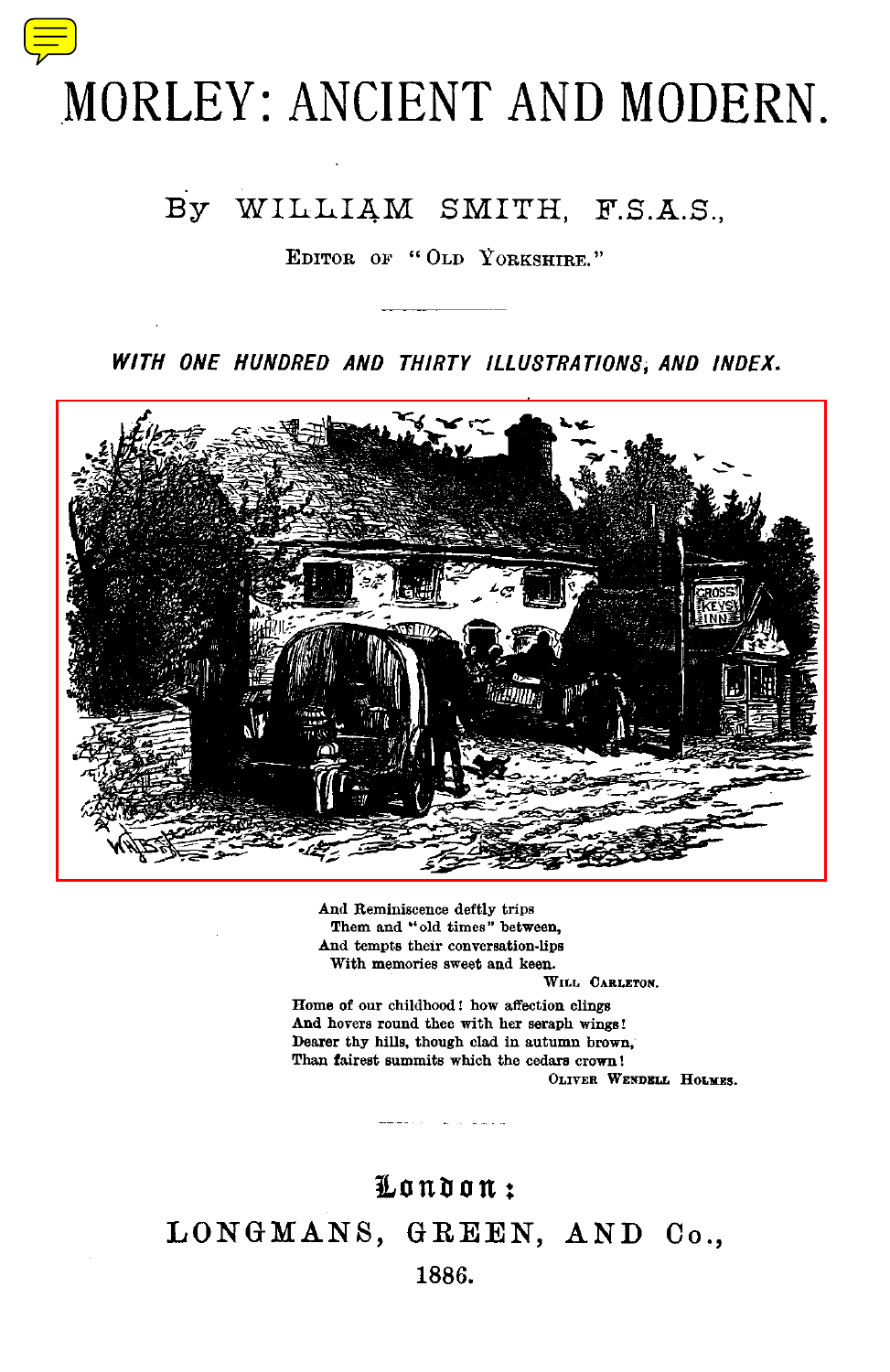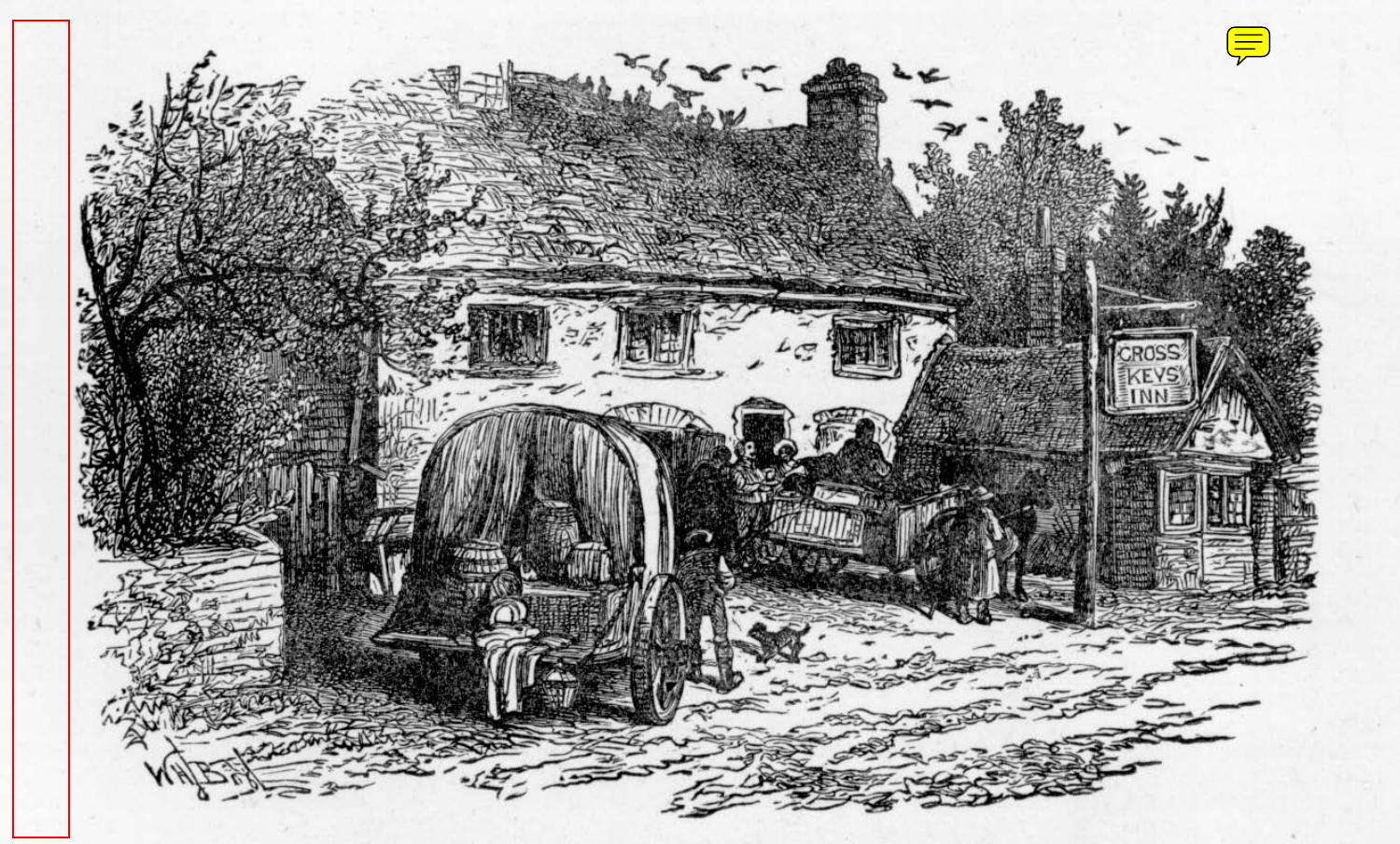THE volume herewith presented to the reader is a sequel or companion to the two previous works of the author, on the history of his native town. The "Rambles about Morley," and "The History and Antiquities of Morley," published respectively in 1866 and 1876, have distinctive features of their own ; and it is hoped that this History (written in 1886) will be found to possess a freshness which will insure for it a welcome perusal, not only by those who have read the previous volumes, but also by others who would like to have a description, in greater detail, of village life in the West Riding of Yorkshire, in the early years of the present century.

It would be an act of presumption on my part to send forth this volume, were I unable to record anything further regarding our ancient town than already appears in print ; but in gathering material for this work, I have found much new and valuable matter, which adds to our previous knowledge respecting the place and people in bygone days .

Our town has not been "at a standstill" during the last one hundred years. Indeed, if some Morley Rip Van Winkle were just emerging, not from a twenty years' but a century's sleep, and were to seek his old haunts, he would miss nearly all the ancient landmarks ; would find that the old buildings, which in his day were the homes of his neighbours, had been all swept away ; and would enquire, all but in vain, for the descendants of his former friends and acquaintances .

Morley, therefore, having obeyed the law of progression, and changed from village to town, with a Mayor and Corporation, it has seemed to me a fitting opportunity to bring the history of the place